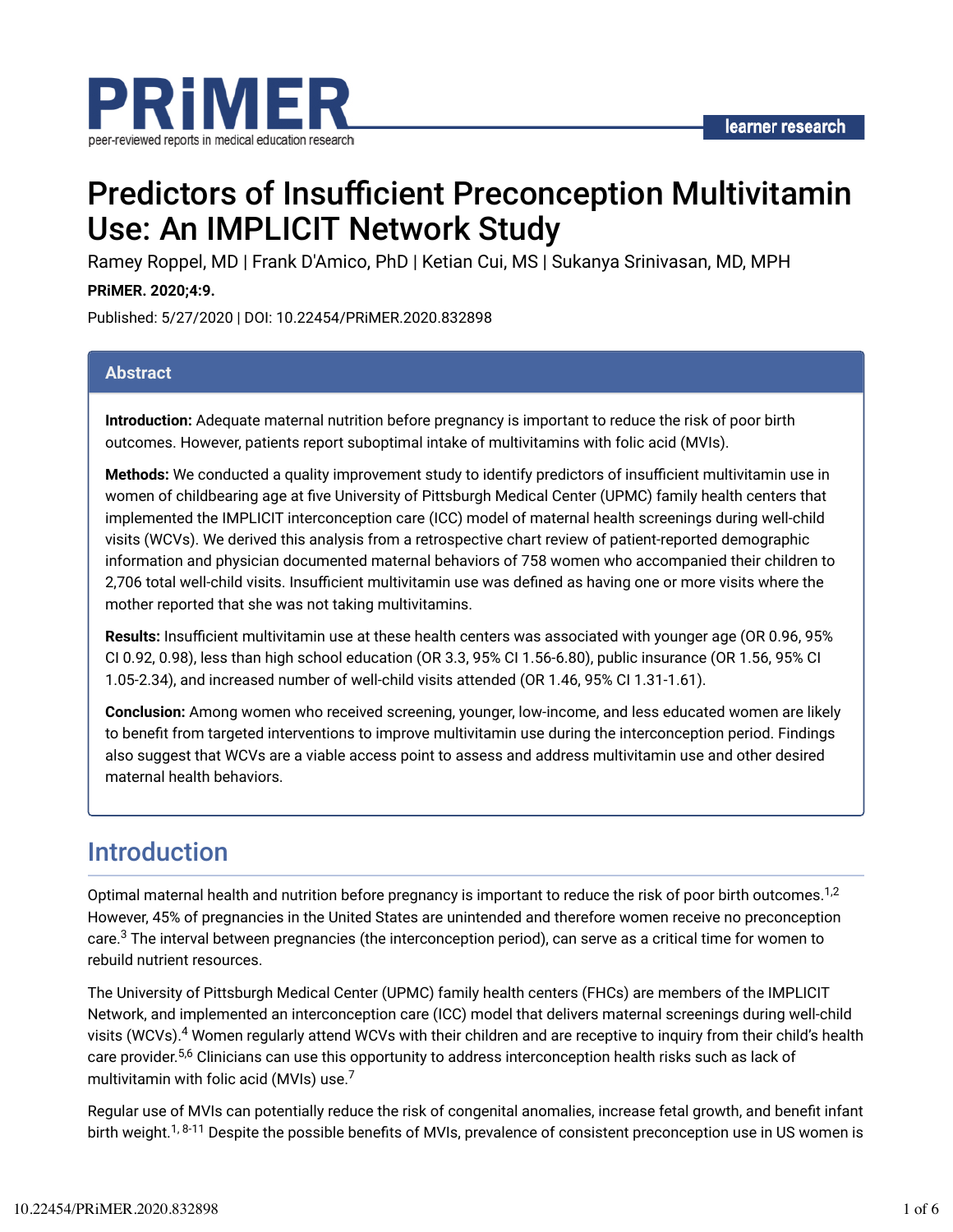low and variable. The Pregnancy Risk Assessment Monitoring System estimated national prevalence of preconception multivitamin use was 33.6% among women aged 18 to 44 years with a recent live birth, and the rate was lowest in younger, Hispanic, non-Hispanic black, and uninsured women.<sup>12-13</sup> Our study detected predictors of insufficient multivitamin use in women by examining their demographics, characteristics, and behaviors in order to enable providers to identify those at high risk.

# **Methods**

This study is a retrospective chart review of patient-reported demographic information and clinician-documented maternal behavior, collected as part of IMPLICIT ICC screening from five UPMC FHCs distributed across the metropolitan neighborhoods of Pittsburgh, Pennsylvania. These FHCs are staffed by an interdisciplinary team of physicians and staff who assist in screenings. The UPMC Quality Review Committee (QRC) granted this project exempt status.

Children attend WCVs at developmental milestones, specifically 1, 2, 4, 6, 9, 12, 15, 18, and 24 months, during the first 2 years of life. Standardized maternal demographic surveys were collected one time. At every WCV that mother was present, health care providers attempted to inquire about current multivitamin use, along with other target risk factors, and documented maternal responses until 26 months of age.

Information about related maternal characteristics including parity, methods of contraception chosen, documented maternal intention and initiation of contraceptive methods and comorbid diagnoses (history of neural tube defects, depression, obesity, seizure disorder, diabetes mellitus type I and II, eating disorders, anxiety disorder) was gathered through chart review. The list of comorbidities included diagnoses already associated with decreased multivitamin intake and conditions or medications that may decrease folate levels. $^{\rm 14}$ 

We used only the first WCV for each mother and baby dyad in statistical analysis to ensure the most complete data set. We considered specific baseline characteristics and behavior risks independent variables. Insufficient MVI use, defined as "having one or more WCVs with maternal report of no multivitamin use," was the primary outcome variable. Sufficient MVI use was defined as "having all WCVs with maternal report of current multivitamin use." We used multiple logistic regression methods to examine the relationships between the independent variables and insufficient multivitamin use.

We tabulated frequencies of insufficient and sufficient MVI use for each characteristic or behavior; we used odds ratios and their 95% confidence intervals to compare risk of insufficient vitamin usage to the independent characteristics. We used likelihood ratio  $\chi^2$  to obtain the  $P$  values with statistical significance accepted at  $P$ <.05 level, and we adjusted all analyses for the total number of WCV visits.

# **Results**

Between February 2012 and January 2015, 905 women had a total of 2,706 WCVs at the health centers; 147 women did not report information about multivitamin intake at any WCVs and were excluded from analyses. Of the remaining women, 65% had insufficient MVI use as defined by the study. We calculated the percentages of women with insufficient/sufficient MVI use for each characteristic or behavior and their risk of insufficient use (Table 1). WCV totals for each woman ranged from one to 11 visits. A large number (93%) of these women had five or fewer screenings.

# **Discussion**

We analyzed data from 758 women followed over 26 months at UPMC FHCs to identify characteristics and behaviors of insufficient MVI use. Women who receive ICC screenings have a slightly higher rate of multivitamin use between pregnancies than the national average, and insufficient use is associated with similar demographics as prior studies.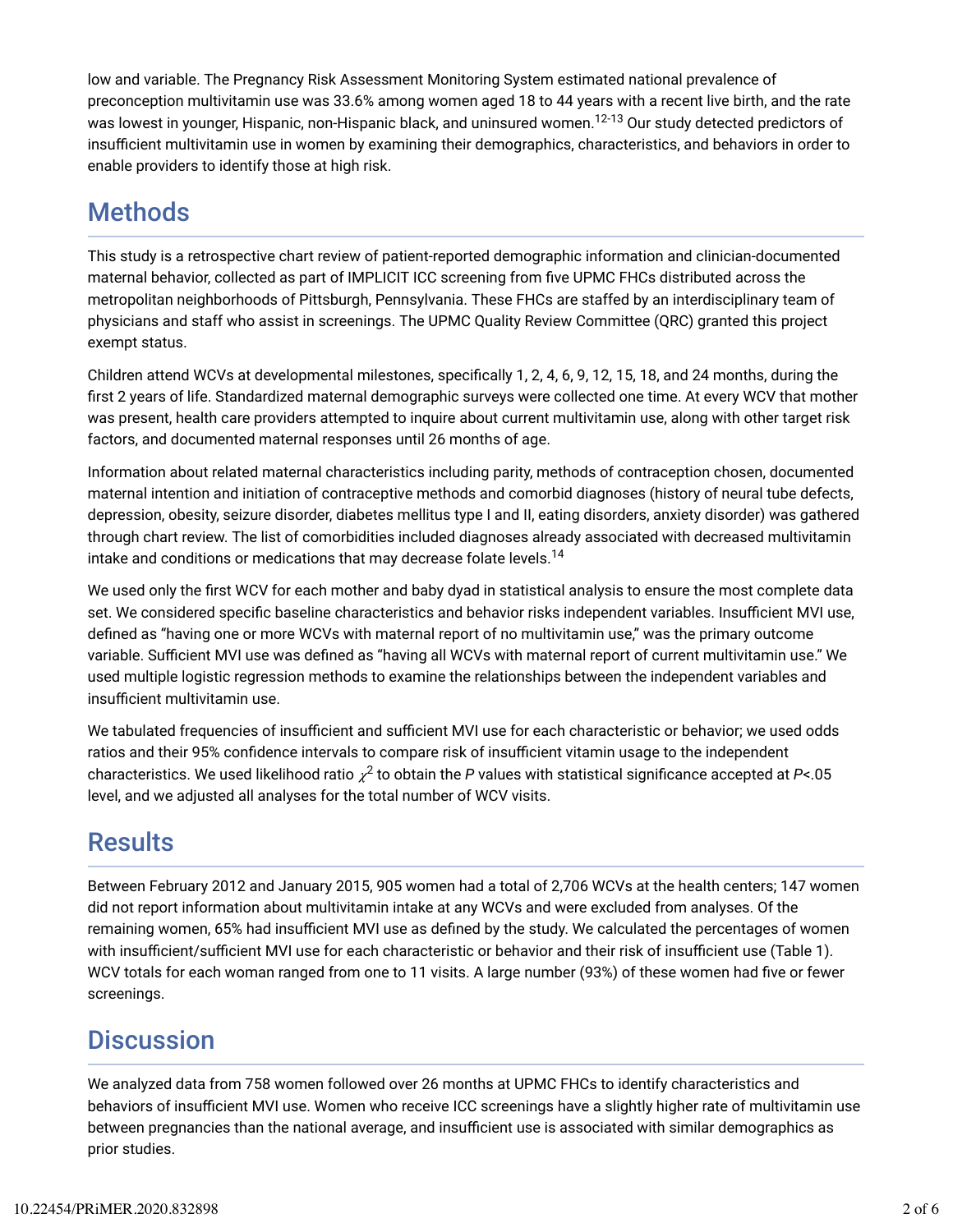The strongest association with insufficient multivitamin use is in patients with less than high school education. When combined with education level, younger age (less than age 25 years) may represent a key target group. These two factors are especially important since younger women (age 18-24 years) have high rates of unintended pregnancy but are least knowledgeable (6%) of all age groups about the benefits of folic acid.<sup>15</sup> Women who qualify for public insurance are also an important target group as a large part of the FHCs population.

Insufficient multivitamin use is associated with more WCVs, due to the strict definition of insufficient use in this study. Women who attended more WCVs may report no MVIs use at least one time, thus become coded as "insufficient," consistent with the clinical observation that patient behaviors change over time. Since 33% of women reported learning about MVIs from their providers, every opportunity to educate and encourage continued use is critical. 15

No difference in MVIs use was noted between women with no contraception use versus women with any form of contraception. Since most women stop taking folic acid because they did not intend on becoming pregnant again, lack of MVI use among nonusers of contraception is concerning and deserves attention by clinicians.<sup>3, 16</sup>

Limitations of this study include incomplete demographic information, inability to access information from medical records, and inconsistencies in performing and documenting ICC screening results. A limitation of the analysis is the possible changes over time in maternal characteristics that were only assessed at the first WCV. For example, over the same visits that a mother reports not using multivitamins, she may also have changed her choice of contraception.

In conclusion, WCVs are an excellent opportunity to encourage multivitamin use and other healthy behaviors before pregnancy. Younger, less educated and women on public insurance are likely to benefit from targeted interventions to improve multivitamin use during the interconception period.

### Tables and Figures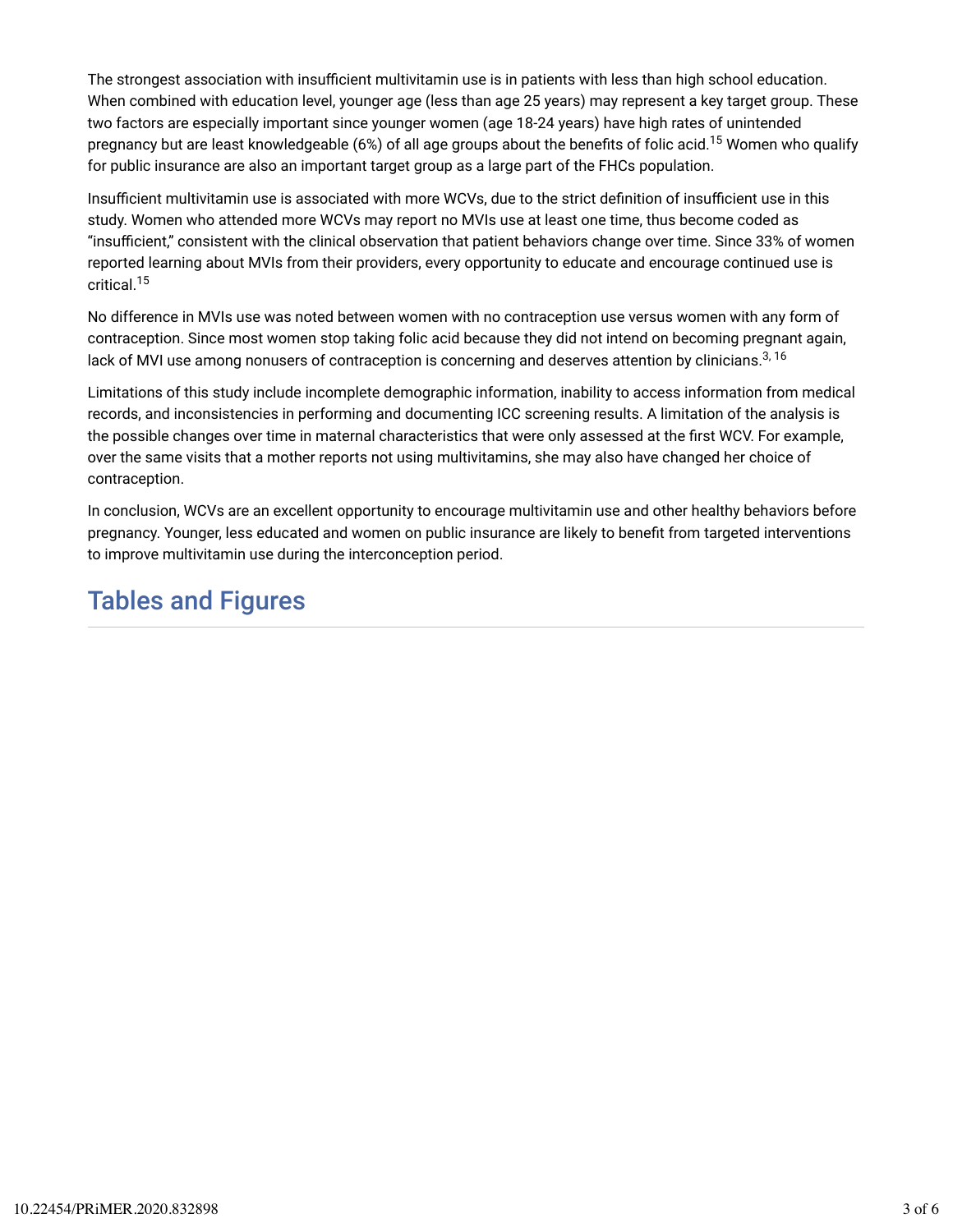| <b>Maternal Characteristic</b><br>or Behavior | <b>Insufficient Use, n</b><br>(%) or Mean (SD) | <b>Sufficient</b><br>Use, n (%) or<br>Mean (SD) | Rate of<br><b>Insufficient</b><br><b>Use</b> | OR* (95% CI)                     | P Value |
|-----------------------------------------------|------------------------------------------------|-------------------------------------------------|----------------------------------------------|----------------------------------|---------|
| <b>Total visits</b>                           | $2.6$ (SD $1.50$ )                             | 3.6 (SD 1.9)                                    | ---                                          | 1.46 (1.31, 1.61) <sup>1</sup>   | .001    |
| Age at incident child's birth (<25<br>years)  | 26.6 years (SD 5.8)                            | 25.4 years (SD<br>(5.3)                         |                                              | $0.96$ (0.92, 0.98) <sup>2</sup> | .002    |
| Race                                          |                                                |                                                 |                                              |                                  |         |
| White                                         | 163 (35%)                                      | 87 (36%)                                        | 0.65                                         | 0.93(0.53, 1.62)                 | .78     |
| <b>Black or African American</b>              | 250 (54%)                                      | 131 (54%)                                       | 0.66                                         | 0.85(0.49, 1.45)                 | .54     |
| Other                                         | 53 (11%)                                       | 25 (10%)                                        | 0.68                                         | Reference                        | ---     |
| Ethnicity                                     |                                                |                                                 |                                              |                                  |         |
| Non-Hispanic                                  | 429 (97%)                                      | 225 (97%)                                       | 0.65                                         | Reference                        | ---     |
| Hispanic                                      | 14(3%)                                         | 7(3%)                                           | 0.67                                         | 1.12(0.43, 2.94)                 | .81     |
| <b>Highest Level of Education</b>             |                                                |                                                 |                                              |                                  |         |
| Less than high school                         | 62 (20%)                                       | 11 (8%)                                         | 0.85                                         | 3.30 (1.56, 6.80)                | .001    |
| Attained high school diploma                  | 111 (37%)                                      | 60 (45%)                                        | 0.65                                         | 1.02 (0.64, 1.60)                | .97     |
| Beyond high school                            | 130 (43%)                                      | 61 (46%)                                        | 0.68                                         | Reference                        | ---     |
| Insurance Type                                |                                                |                                                 |                                              |                                  |         |
| Public insurance                              | 363 (80%)                                      | 173 (75%)                                       | 0.68                                         | 1.56 (1.05, 2.34)                | .027    |
| Private or self-pay                           | 88 (20%)                                       | 58 (25%)                                        | 0.60                                         | Reference                        | ---     |
| <b>Smoking History</b>                        |                                                |                                                 |                                              |                                  |         |
| Never smoked                                  | 192 (49%)                                      | 110 (53%)                                       | 0.64                                         | Reference                        | ---     |
| Former smoker                                 | 60 (15%)                                       | 34 (16%)                                        | 0.63                                         | 0.91(0.87, 1.93)                 | .68     |
| Currently smoking                             | 138 (35%)                                      | 64 (31%)                                        | 0.68                                         | 1.30 (0.88, 1.92)                | .19     |
| Depression Screening                          |                                                |                                                 |                                              |                                  |         |
| Negative                                      | 343 (87%)                                      | 182 (87%)                                       | 0.65                                         | 1.12 (0.67, 1.88)                | .66     |
| Positive                                      | 50 (13%)                                       | 28 (13%)                                        | 0.64                                         | Reference                        | ---     |
| Initial Contraception Method                  |                                                |                                                 |                                              |                                  |         |
| Not using contraception                       | 110 (28%)                                      | 60 (30%)                                        | 0.65                                         | Reference                        | ---     |
| <b>SARC</b>                                   | 222 (56%)                                      | 112 (57%)                                       | 0.67                                         | 0.99(0.66, 1.48)                 | .952    |
| <b>LARC</b> and sterilization                 | 61 (16%)                                       | 25 (13%)                                        | 0.71                                         | 1.36 (0.76, 2.44)                | .3      |
| Parity including incident child               | $2.3$ (SD $1.6$ )                              | 2.1 (SD 1.3)                                    | ---                                          | $0.95(0.82, 1.06)^3$             | 37      |
| Late pregnancy BMI                            | 32.7 (SD 7.6)                                  | 33.1 (SD 7.7)                                   | ---                                          | 1.02 (0.99, 1.04) <sup>4</sup>   | .251    |

\* All odds ratios are adjusted for number of WCVs.<br><sup>1,2,3,4</sup> The OR is the change in the odds of being insufficient per (1) visit, (2) year, (3) child, (4) BMI point.<br>Abbreviations: SARC, short acting reversible contracept

#### Acknowledgments

This study was presented at the 2017 Annual Family Medicine Education Consortium (FMEC) Meeting, in Cleveland, Ohio.

#### Corresponding Author

Sukanya Srinivasan, MD, MPH

McKeesport Family Medicine Residency; 2347 Fifth Avenue, Mckeesport, PA, 15132. 412-673-5504. Fax: 412-673-2150.

srinivasans@upmc.edu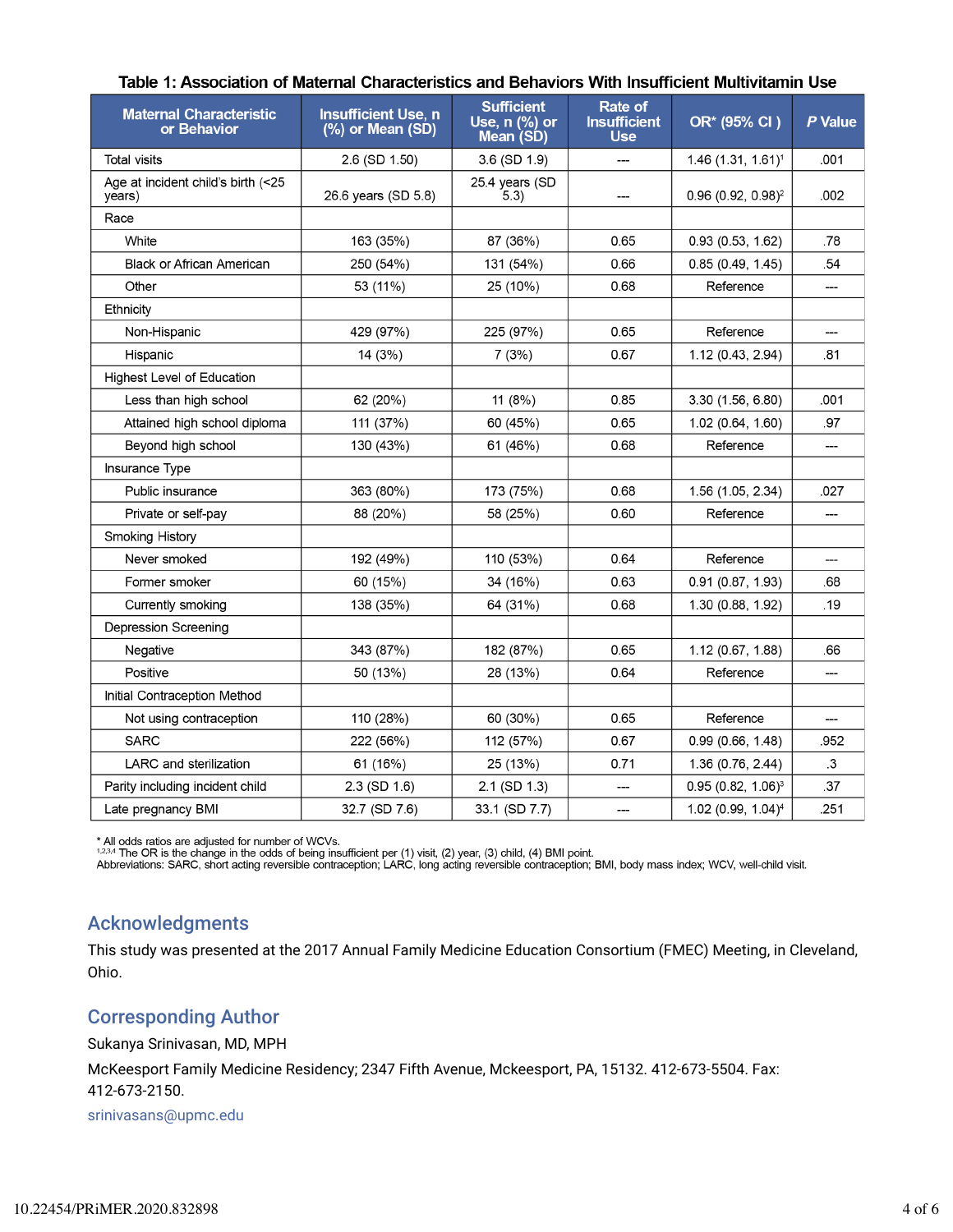### **Author Affiliations**

Ramey Roppel, MD - St. Margaret Family Medicine Residency, University of Pittsburgh Medical Center, Pittsburgh, PA Frank D'Amico, PhD - St. Margaret Family Medicine Residency Program, University of Pittsburgh Medical Center, Pittsburgh, PA

Ketian Cui, MS - Duquesne University, Pittsburgh, PA

Sukanya Srinivasan, MD, MPH - McKeesport Family Medicine Residency | University of Pittsburgh Medical Center, Pittsburgh, PA

#### References

- 1. Dean S V, Lassi ZS, Imam AM, Bhutta ZA. Preconception care: Nutritional risks and interventions. Reprod Health. 2014/11/22. 2014;11:S3.
- 2. Lu MC, Kotelchuck M, Culhane JF, Hobel CJ, Klerman L V, Thorp Jr. JM. Preconception care between pregnancies: the content of internatal care. Matern Child Heal J. 2006/07/04. 2006;10(5 Suppl):S107-22. https://doi.org/10.1007/s10995-006-0118-7
- 3. Finer LB, Zolna MR. Declines in unintended pregnancy in the United States, 2008-2011. N Engl J Med. 2016;374(9):843–52.
- 4. Srinivasan S, Schlar L, Rosener SE, et al. Delivering interconception care during well-child visits: an IMPLICIT Network study. J Am Board Fam Med. 2018;31(2):201–10.
- 5. Rosener SE, Barr WB, Frayne DJ, Barash JH, Gross ME, Bennett IM. Interconception care for mothers during well-child visits with family physicians: an IMPLICIT Network study. Ann Fam Med. 2016;14(4):350–5. https://doi.org/10.1370/afm.1933
- 6. Salganicoff A, Ranji U, Wyn R. Women and health care: a national profile report. San Francisco: The Henry J. Kaiser Family Foundation; 2005. https://kaiserfamilyfoundation.files.wordpress.com/2013/01/women-andhealth-care-a-national-profile-key-findings-from-the-kaiser-women-s-health-survey.pdf. Accessed May 20, 2020.
- 7. March of Dimes. FMEC IMPLICIT Network. IMPLICIT interconception care toolkit. 2016. https://www.marchofdimes.org/professionals/implicit-interconception-care-toolkit.aspx. Accessed May 2020.
- 8. Grieger JA, Clifton VL. A review of the impact of dietary intakes in human pregnancy on infant birthweight. Nutrients. 2014;7(1):153–78. https://doi.org/10.3390/nu7010153
- 9. Ingrid Goh Y, Bollano E, Einarson TR, Koren G. Prenatal multivitamin supplementation and rates of congenital anomalies: a meta-analysis. J Obs Gynaecol Can. 2006;28(8):680–9.
- 10. Centers for Disease Control and Prevention. Recommendations for the use of folic acid to reduce the number of cases of spina bifida and other neural tube defects. MMWR Recommendations and Reports. Vol. 41. 1992. https://www.cdc.gov/mmwr/preview/mmwrhtml/00019479.htm. Accessed May 20, 2020.
- 11. Ramakrishnan U, Grant F, Goldenberg T, Zongrone A, Martorell R. Effect of women's nutrition before and during early pregnancy on maternal and infant outcomes: a systematic review. Paediatr Perinat Epidemiol. 2012;26(26)(suppl 1):285-301. https://doi.org/10.1111/j.1365-3016.2012.01281.x
- 12. Robbins C, Boulet SL, Morgan I, et al. Disparities in preconception health indicators behavioral risk factor surveillance system, 2013-2015, and pregnancy risk assessment monitoring system, 2013-2014. MMWR Surveillance Summaries. Vol. 67. 2018. https://www.cdc.gov/mmwr/volumes/67/ss/ss6701a1.htm. Accessed May 20, 2020.
- 13. Srinivasan S, Schlar L, Rosener SE, et al. Delivering interconception care during well-child visits: an IMPLICIT Network study. J Am Board Fam Med. 2018;31(2):201–10.
- 14. Kennedy D, Koren G. Identifying women who might benefit from higher doses of folic acid in pregnancy. Can Fam Physician. 2012/04/14. 2012;58(4):394–7.
- 15. Centers for Disease Control and Prevention. Use of supplements containing folic acid among women of childbearing age--United States, 2007. MMWR. Vol. 57. 2008. https://www.cdc.gov/mmwr/preview /mmwrhtml/mm5701a3.htm. Accessed May 20, 2020.
- 16. Goldberg BB, Alvarado S, Chavez C. Prevalence of periconceptional folic acid use and perceived barriers to the